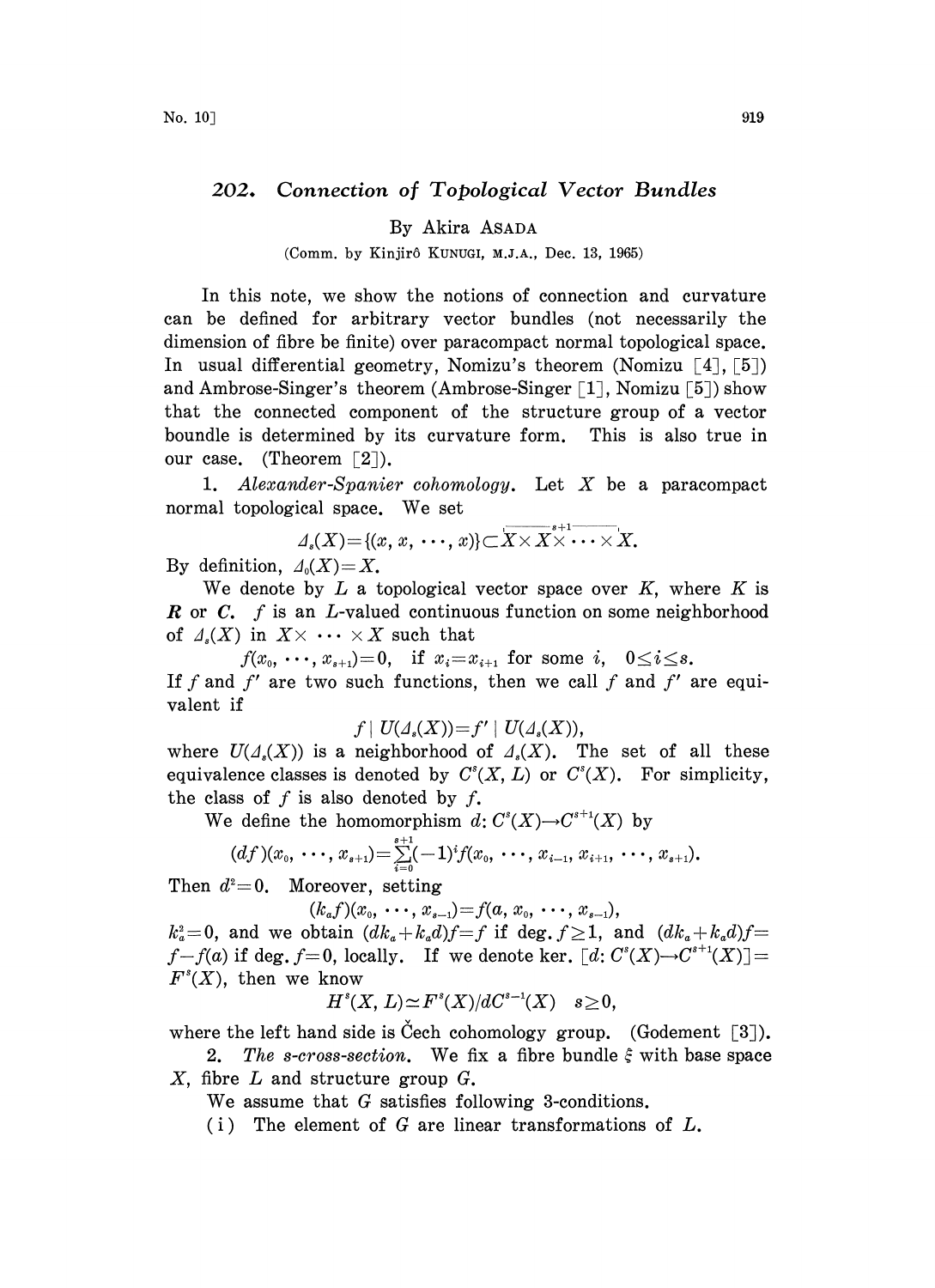## $920$  A. ASADA [Vol. 41,

- (ii) There is a topological ring  $A$  over  $K$  of linear operators of  $L$ , which contains G as a topological subgroup and the map  $A \times L \rightarrow L((a, x) \rightarrow ax)$  is continuous under the topology of A.
- (iii) There is a neighborhood  $U(1)$  of the identity of A such that  $U(1) \subset G$ .

For example, taking  $A = \mathfrak{gl}(n, K)$ ,  $G = GL(n, K)$  satisfies these conditions.

We denote the coordinate neighborhood system of  $\xi$  by  ${U}$  and the transition functions by  $\{\phi_{\mu\nu}\}$ . We assume  $\{U\}$ is locally finite.

*Definition.* If the collection  $\{f_v\}$ ,  $f_v \in C^s(U)$  satisfies (1)  $\phi_{\sigma v}(x_0)f_{\nu}(x_0, \ldots, x_s) = f_{\sigma}(x_0, \ldots, x_s), x_0 \in U \cap V,$ then we call  $\{f_{\mu}\}\$ is an s-cross-section of  $\xi$ .

By definition, the 0-cross-section is the usual cross-section of  $\xi$ . The set of all s-cross-sections of  $\xi$  form a K-vector space, which we denote by  $C^{s}(X, \xi)$ .

3. Definition of connection forms. As A is <sup>a</sup> topological Kvector space, we can define  $C^s(X,\,A)$ .  $C(X,\,A){=}\sum\limits_{s\geq 0}C^s(X,\,A)$  is a graded ring by the multiplication

 $(\varphi \cdot \psi)(x_0, \ldots, x_{s+t}) = \varphi(x_0, \ldots, x_s) \psi(x_s, \ldots, x_{s+t}).$ Moreover, we can define the operation of  $\varphi \in C^{3}(X, A)$  to  $f \in C^{t}(X)$ by

 $(\varphi f)(x_0, \ldots, x_{s+t}) = \varphi(x_0, \ldots, x_s) f(x_s, \ldots, x_{s+t}).$ By definition,  $\varphi f$  belongs in  $C^{s+t}(X)$ .

On  $C(X, A)$ , we can define d and locally  $k_a$ , and we get

(2)  $d(\varphi \cdot \psi) = d\varphi \cdot \psi + (-1)^s \varphi d\psi, \varphi \in C^s(X, A), \psi \in C^t(X, A)$  or  $C^t(X)$ .  $k_a(\varphi \cdot \psi) = (k_a \varphi) \psi$ . deg.  $\varphi \ge 1$ ,  $k_a(\varphi \cdot \psi) = \varphi(a) \cdot k_a \psi$ , deg.  $\varphi = 0$ .

(3)  $(dk_a + k_a d)\varphi = \varphi, \; \varphi \in C^s(U(a), A), \; s \ge 1,$ 

 $(dk_a+k_ad)\varphi=k_ad\varphi=\varphi-\varphi(a), \varphi \in C^0(U(a), A),$ 

where  $U(a)$  is a neighborhood of a.

*Definition.* A collection  $\{\theta_v\}$ ,  $\theta_v \in C^1(U, A)$ , is called a connection form of  $\xi$  if  $\{\theta_v\}$  satisfies  $f \in \text{if } \{\theta_v\} \text{ satisfies}$ <br>  $(d + \theta_v)f_v = \phi_{\sigma v}(d + \theta_v)f_v, \text{ for all } \{f_v\} \in C^s(X, \xi), \quad s \geq 0.$ 

Note. In this definition, connection form depends on transition  $\{\phi_{\sigma\nu}\}\$  and covering  $\{U\}$ . If  $\{\theta_{\sigma}\}\$  and  $\{\theta_{\sigma'}\}\$  are connection forms of  $({\phi_{\sigma r}}, {U})$  and  $({\phi_{\sigma r r}}, {U'})$  such that there exists a common refinement  $\{U''\}$  of  $\{U\}$  and  $\{U'\}$  and  $\phi_{UV} \mid U'' \cap V'' = \phi_{U'V'} \mid U'' \cap V'', \theta_{U'} \mid U'' =$  $\theta_{\sigma} = | U''|$ , then we identify  $\{\theta_{\sigma}\}\$  and  $\{\theta_{\sigma'}\}\$ . The relation between the change of transition functions and connection forms is stated in  $n<sup>o</sup>5$ , (iii).

*Definition.* For  ${f<sub>v</sub>} \in C<sup>s</sup>(X, \xi)$ , we set  $D{f<sub>U</sub>} = {(d+\theta<sub>U</sub>)f<sub>U</sub>},$ 

and call D is the covariant derivation.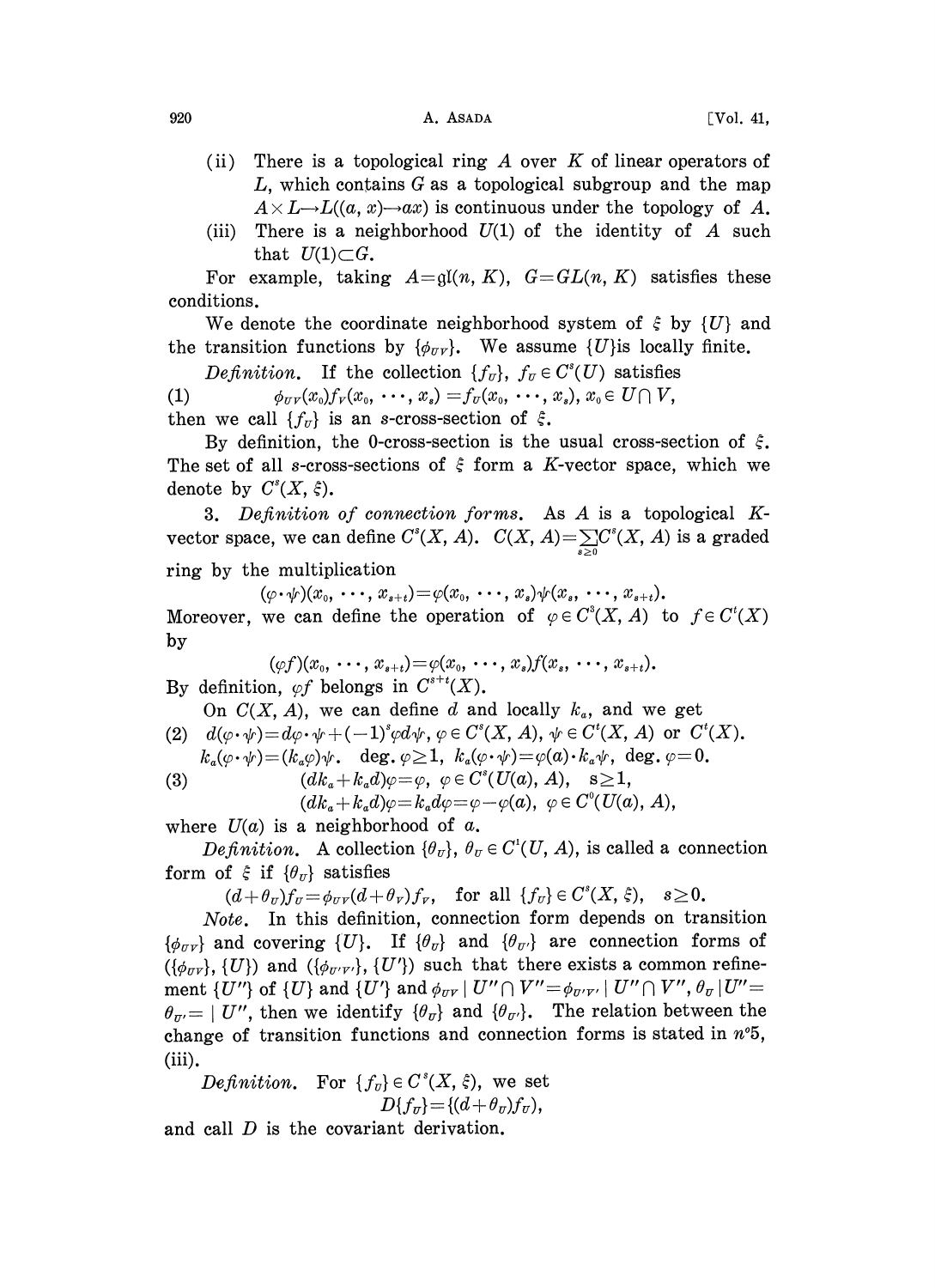By definition, D is a homomorphism from  $C^{s}(X, \xi)$  to  $C^{s+1}(X, \xi)$ . Definition.  $\{\Theta_{\nu}\} = \{d\theta_{\nu} + \theta_{\nu}\theta_{\nu}\}\$ is called the curvature form of  $\{\theta_{\nu}\}.$ 

4. Existence of connection forms. Lemma 1. (Cf. Chern [2], § 12).  $\{\theta_{\nu}\}, \theta_{\nu} \in C^1(U, A)$  becomes a connection form of  $\xi$  if and only if they satisfy

(4)  $\theta_{\nu}\phi_{\nu\gamma}+d\phi_{\nu\gamma}=\phi_{\nu\gamma}\theta_{\gamma}$ .

Theorem 1. Connection form always exists. Proof. We set

*Proof.* we set  
\n
$$
\theta_U(x_0, x_1) = \sum_{\substack{U \cap W \neq \phi \\ U \cap W \neq \phi}} e_W(x_0) \phi_{UW}(x_0) (d\phi_{WU})(x_0, x_1)
$$
\n
$$
= \sum_{\substack{U \cap W \neq \phi \\ U \cap W \neq \phi}} e_W(x_0) \phi_{UW}(x_0) (\phi_{WU}(x_1) - \phi_{WU}(x_0)),
$$
\nwhere  $\{e_U(x)\}$  is the partition of unity corresponding to  $\{U\}$ .

By definition,  $\theta_{\nu} \in C^{1}(X, A)$  and  $\theta_{\nu}(x, x)=0$ . Moreover, we get on  $U \cap V$ <br> $\theta_n(x_0, x_0)$ 

$$
\begin{array}{llll} \theta_{\scriptscriptstyle U}(x_{\scriptscriptstyle 0},x_{\scriptscriptstyle 1})\phi_{\scriptscriptstyle UV}(x_{\scriptscriptstyle 1})+\phi_{\scriptscriptstyle UV}(x_{\scriptscriptstyle 1})-\phi_{\scriptscriptstyle UV}(x_{\scriptscriptstyle 0}) \\ = & \sum\limits_{\scriptscriptstyle U\sqcap V\sqcap W\neq\phi}\hspace*{-2mm}e_{\scriptscriptstyle W}(x_{\scriptscriptstyle 0})(\phi_{\scriptscriptstyle UV}(x_{\scriptscriptstyle 0})\phi_{\scriptscriptstyle W V}(x_{\scriptscriptstyle 1})-\phi_{\scriptscriptstyle UV}(x_{\scriptscriptstyle 1})) +\phi_{\scriptscriptstyle UV}(x_{\scriptscriptstyle 1})-\phi_{\scriptscriptstyle UV}(x_{\scriptscriptstyle 0}) \\ = & \phi_{\scriptscriptstyle UV}(x_{\scriptscriptstyle 0})(\sum\limits_{\scriptscriptstyle U\sqcap V\sqcap W\neq\phi}\hspace*{-2mm}e_{\scriptscriptstyle W}(x_{\scriptscriptstyle 0})(\phi_{\scriptscriptstyle W V}(x_{\scriptscriptstyle 1})-\phi_{\scriptscriptstyle W V}(x_{\scriptscriptstyle 0})) \\ = & \phi_{\scriptscriptstyle UV}(x_{\scriptscriptstyle 0})\theta_{\scriptscriptstyle V}(x_{\scriptscriptstyle 0},x_{\scriptscriptstyle 1}). \end{array}
$$

Hence  $\{\theta_{\eta}\}\$ is a connection form of  $\xi$ .

5. Some formulas. In this  $n^{\circ}$ , we summarize formulas of connection forms and curvature forms. Except (6), these are known in usual differential geometry. Since the proofs of these formulas are similar that of in usual differential geometry, we omitt them. (Cf. Chern  $\lceil 2 \rceil$ , § 12, Nomizu  $\lceil 5 \rceil$ ).

(i)  $\{\theta'_v\}, \theta'_v \in C^1(U, A)$  becomes a connection form of  $\xi = {\phi_{\tau\nu}}$ , if  $\{\theta_{\sigma}\}, \ \theta_{\sigma} \in C(U, A)$  becomes a connection form of  $\xi = \{\theta_{\sigma \nu}\},$  if<br>and only if, setting  $\theta_{\sigma}^{\prime} = \theta_{\sigma} + \eta_{\sigma}$ ,  $\{\eta_{\sigma}\}$  satisfies  $\eta_{\sigma}(x, x) = 0$  and<br> $\phi_{\sigma \nu} = \eta_{\sigma}$ . In this case, the curvature form  $\theta_{\sigma$ by  $\phi_{\nu\nu}^{\mu\nu}$  =  $\eta_{\nu} = \eta_{\nu}$ . In this case, the curvature form  $\theta_{\nu}$  is given

$$
\text{(5)} \qquad \theta'_U = \theta_U + d\eta_U + \theta_U \eta_U + \eta_U \theta_U + \eta_U \eta_U.
$$

(ii) 
$$
\{\theta_v\}
$$
 satisfies  $\phi_{\sigma v}^{-1} \theta_v \phi_{\sigma v} = \theta_v$  and since  $\theta_v \in C^2(U, A)$ ,

$$
(6) \t\t k_a{}^2\Theta_{\scriptscriptstyle U} = 0
$$

(iii) If  $\{\theta_{U}\}\$ is a connection form of  $\{\phi_{UV}\}\$  then  $\{h_{U}(\theta_{U}-h_{U}^{-1}dh_{U})h_{U}^{-1}\}$ becomes a connection form of  $\{h_{\nu}\phi_{\nu\nu}h_{\nu}^{-1}\}$  and its curvature form  $\theta'_\n\pi$  is given by

$$
(5)'
$$

$$
\Theta'_{\sigma} = h_{\sigma} \Theta_{\sigma} h_{\sigma}^{-1},
$$

where  $h_{\sigma}$  is a continuous function from U into G.

(iv)  $D\Theta_{\nu} = \Theta_{\nu}\eta_{\nu}$ . In general, we obtain  $D^2f_{\nu} = \Theta_{\nu}f_{\nu}$ .

6. Reduction theorem. Lemma 2. Setting  $h_{\sigma,a} = (1 + k_a \theta_{\sigma})$ , we obtain

(7) 
$$
dh_{\sigma,a} = h_{\sigma,a}\theta_{\sigma} - k_a\theta_{\sigma}.
$$
  
Proof. As  $dh_{\sigma,a} = dk_a\theta_{\sigma} = \theta_{\sigma} - k_a d\theta_{\sigma}$  and  $d\theta_{\sigma} = \theta_{\sigma} - \theta_{\sigma}\theta_{\sigma}$ , we have